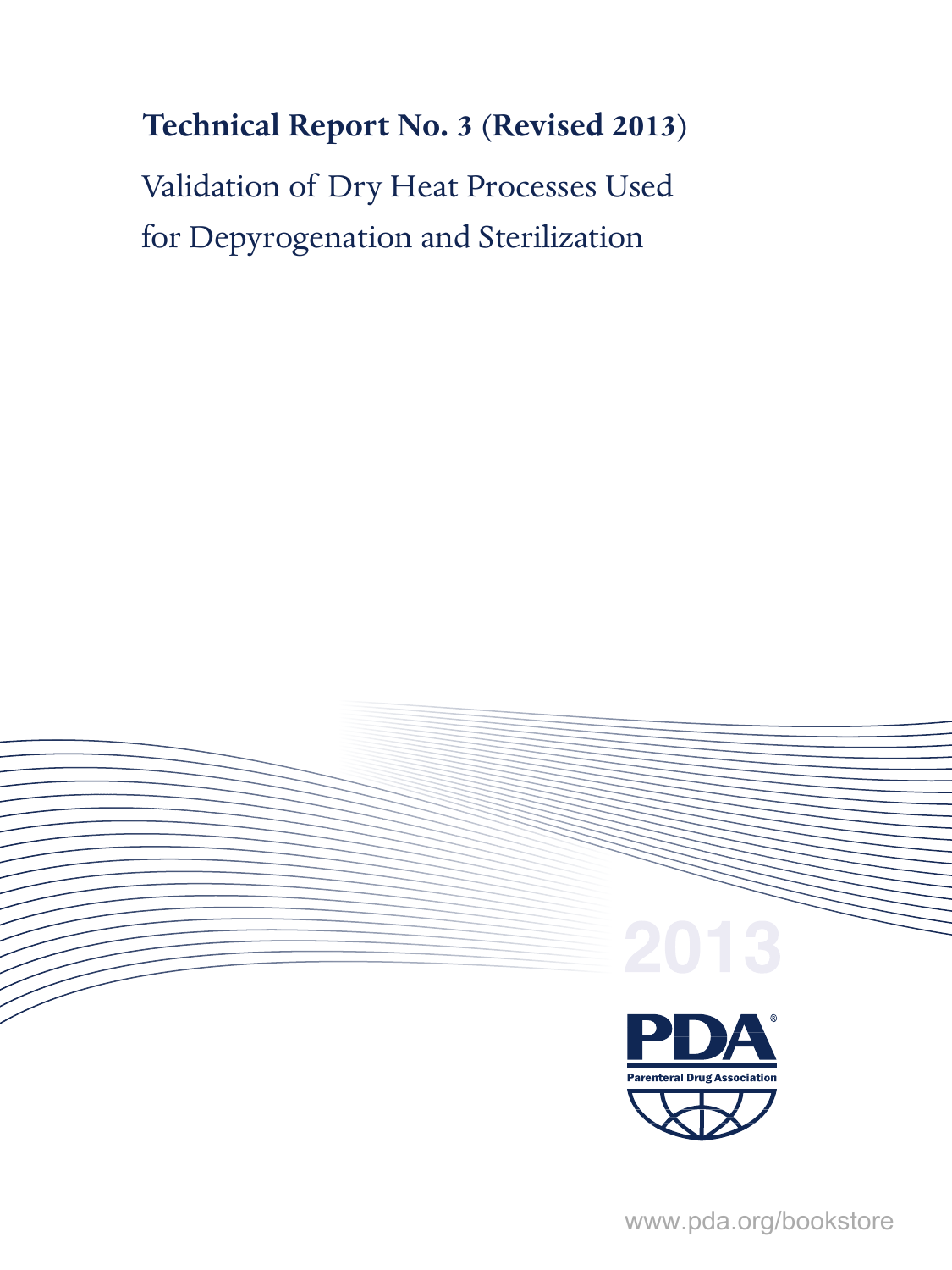### **PDA Validation of Dry Heat Processes Used for Depyrogenation and Sterilization Technical Report Team**

| <b>Authors</b>                                     |                                                    |  |
|----------------------------------------------------|----------------------------------------------------|--|
| Deborah A. Havlik, Hospira, Inc., Technical Report | Brian G. Jordan, Valsource, LLC                    |  |
| Team Leader                                        | Peter S. Lee, Mattell Inc.                         |  |
| <b>Bruce Bear, Bear Consulting Services</b>        | Hans Melgaard, Despatch Industries                 |  |
| Stewart M. Davenport, Pfizer, Inc.                 | Christian G. Supina, Baxter Healthcare Corporation |  |
| Mike Davies, Lonza Biologics, UK                   |                                                    |  |
| Steve B. Folio, Althea Technologies                | Rita Welser, Boehringer Ingelheim, Germany         |  |
| Jill K. Giulianelli, West-Ward Pharmaceuticals     | Robyn F. Wong, Celgene Corporation                 |  |

#### **Contributor**

**James F. Cooper,** Consultant

**Disclaimer:** The content and views expressed in this Technical Report are the result of a consensus achieved by the Technical Report Team and are not necessarily views of the organizations they represent.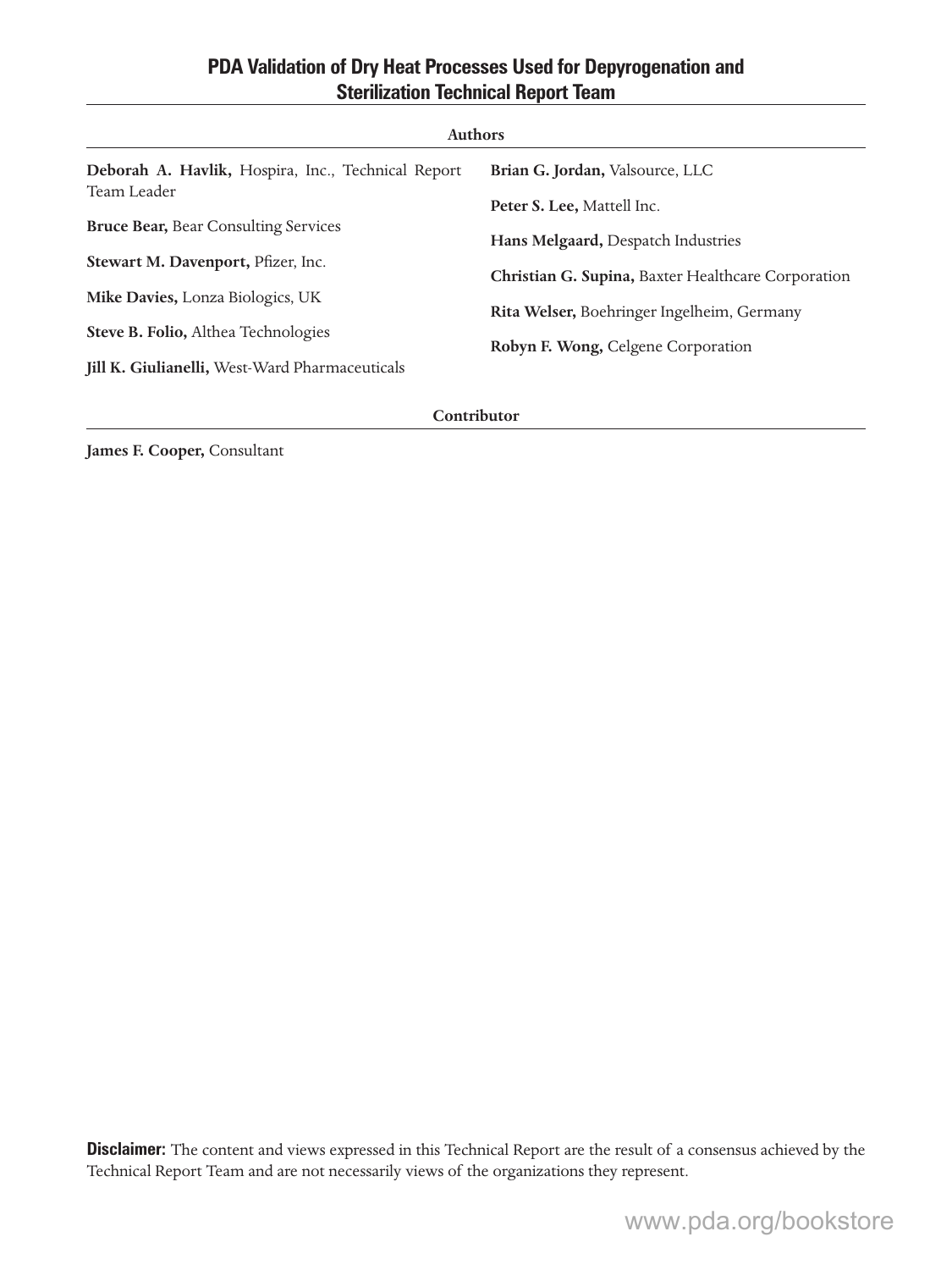# **Validation of Dry Heat Processes Used for Depyrogenation and Sterilization**

**Technical Report No. 3 (Revised 2013)**

ISBN: 978-0-939459-56-8 © 2013 Parenteral Drug Association, Inc. All rights reserved.



www.pda.org/bookstore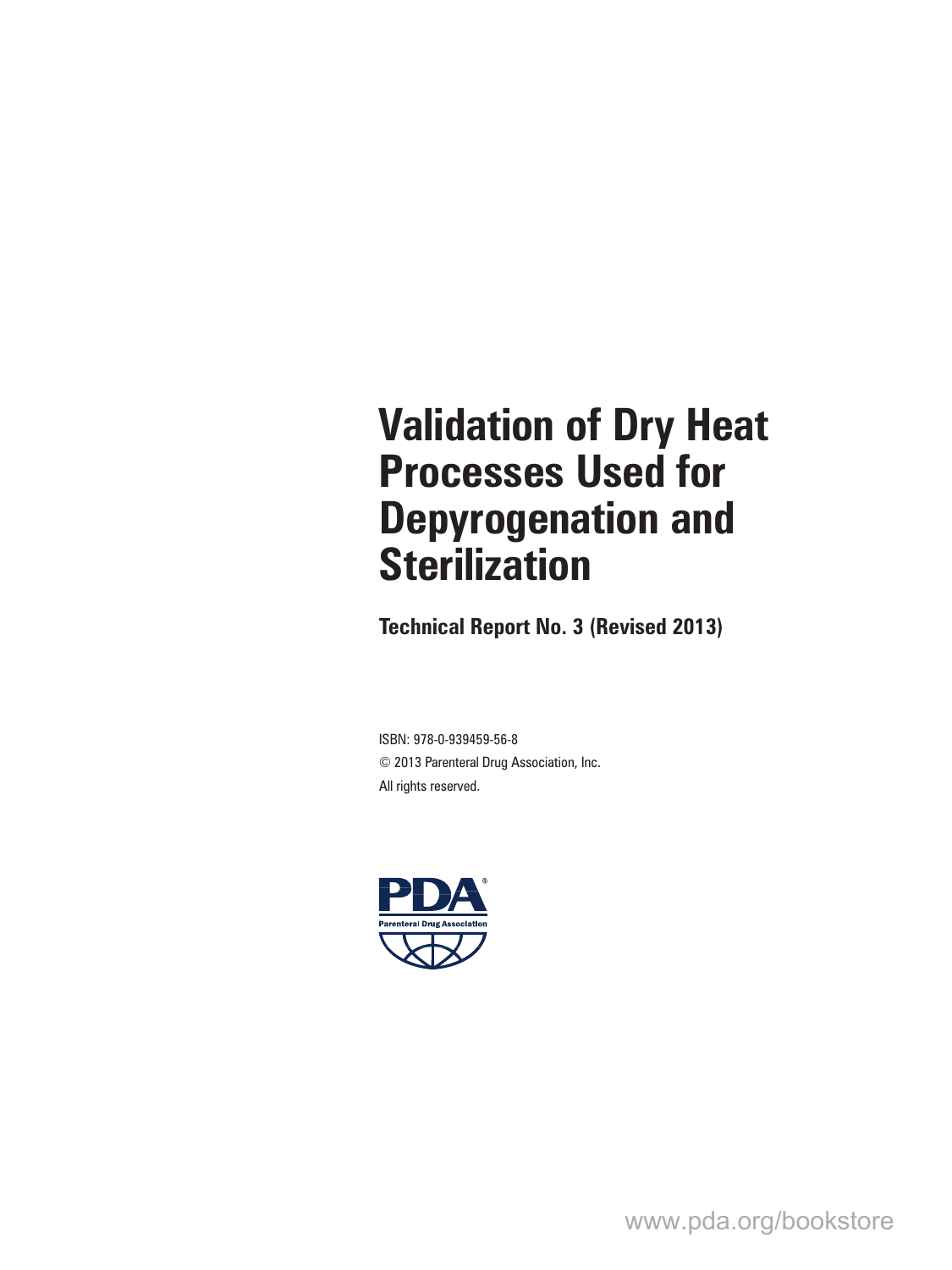## **Table of Contents**

| 3.0 THE SCIENCE OF DRY HEAT DEPYROGENATION                               |
|--------------------------------------------------------------------------|
|                                                                          |
|                                                                          |
|                                                                          |
|                                                                          |
|                                                                          |
| 3.2.4 Results Interpretation/Endotoxin Log                               |
| Reduction Calculations  8                                                |
| 3.2.5 Glassware Depyrogenation  8                                        |
|                                                                          |
| 3.3.1 Mechanisms of Inactivation  9                                      |
|                                                                          |
| 3.3.1.2 <b>D</b> -value and z-value  11                                  |
| 3.3.2 Biological Indicators  11                                          |
| 3.3.2.1 Biological Indicator                                             |
| Selection and Type of Carrier 11                                         |
|                                                                          |
| 4.1 User Requirements Specification  13                                  |
| High-efficiency Particulate Air or Ultralow<br>4.1.1                     |
| Particulate Air Filters  13                                              |
| 4.1.2 Batch Convection Oven  14<br>4.1.3 Continuous Convection Tunnel 15 |
|                                                                          |
| 5.0 EQUIPMENT QUALIFICATION 17                                           |
| 5.1 Environmental Qualification  18                                      |
| 5.2 Uniformity of Heating Media  18                                      |
| <b>Empty Chamber Temperature Distribution</b><br>5.3                     |
|                                                                          |

| 6.1 Process Design Approaches  20                           |  |
|-------------------------------------------------------------|--|
| 6.1.1 Overkill Design Approach 20                           |  |
| 6.1.2 Product Specific Design Approach  21                  |  |
| 6.2 Defining Operating Parameters  21                       |  |
| 6.3 Batch Oven Process Development  21                      |  |
| 6.3.1 Developing Loading Patterns  21                       |  |
| 6.3.2 Loaded Batch Oven Temperature                         |  |
| Distribution Studies  22                                    |  |
| 6.3.3 Loaded Batch Oven Heat                                |  |
| Penetration Studies  22<br>6.4 Continuous Convection Tunnel |  |
|                                                             |  |
| Developing Loading Patterns -<br>6.4.1                      |  |
|                                                             |  |
| 6.4.2 Loaded Tunnel Temperature Distribution 24             |  |
| 6.4.3 Loaded Tunnel Heat Penetration Studies 25             |  |
|                                                             |  |
| 7.0 PERFORMANCE QUALIFICATION27                             |  |
|                                                             |  |
|                                                             |  |
| 7.2.1 Biological Indicator Testing  27                      |  |
| 7.2.2 Endotoxin Indicator Testing  28                       |  |
|                                                             |  |
|                                                             |  |
| 8.2 Preventive Maintenance  29                              |  |
|                                                             |  |
| 8.3 Change Control / Revalidation 30                        |  |
| 8.4 Periodic Requalification of Equipment 30                |  |
|                                                             |  |
|                                                             |  |

|--|--|--|--|--|

#### **FIGURES AND TABLES INDEX**

|                    | Figure 4.1.2-1 Example of Batch Convection Oven            |  |
|--------------------|------------------------------------------------------------|--|
|                    |                                                            |  |
|                    | Figure 4.1.3-1 Continuous Convection Tunnel 16             |  |
| <b>Table 5.0-1</b> | <b>Example of Equipment</b><br>Qualification Checklist  17 |  |

|    | Figure 6.3.3-1 Load Profile-Batch Oven  23 |
|----|--------------------------------------------|
| -- |                                            |

**Figure 6.4.3-1** Glass Vial Load Heat Penetration Profile–Continuous Convection Oven...26